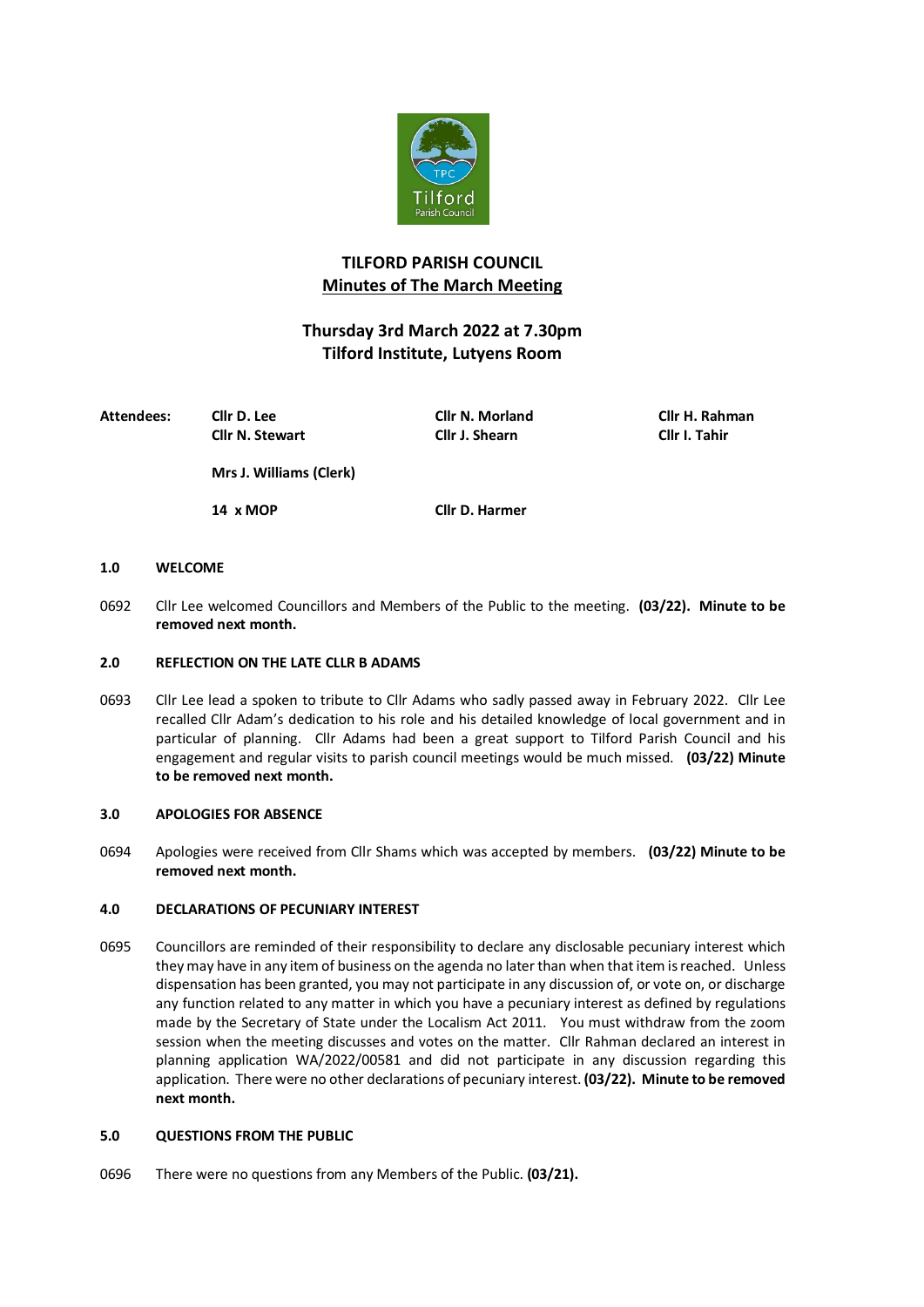# **6.0 PLANNING**

| TM/2022/00564 |                                                                                                                                  |                                                                                                                                                                                                                                                                                                                                                                                                                                                                                                                                                                                                                                                                                                                                                                                                                                                                             |
|---------------|----------------------------------------------------------------------------------------------------------------------------------|-----------------------------------------------------------------------------------------------------------------------------------------------------------------------------------------------------------------------------------------------------------------------------------------------------------------------------------------------------------------------------------------------------------------------------------------------------------------------------------------------------------------------------------------------------------------------------------------------------------------------------------------------------------------------------------------------------------------------------------------------------------------------------------------------------------------------------------------------------------------------------|
|               | <b>WAVERLEY ABBEY</b><br><b>CHURCH OF</b><br><b>ENGLAND JUNIOR</b><br><b>SCHOOL TILFORD</b><br>STREET FARNHAM<br><b>GU10 2AE</b> | Application for works to trees subject of tree preservation order 03/22<br>Tilford Parish Council has no comment to make n this application.                                                                                                                                                                                                                                                                                                                                                                                                                                                                                                                                                                                                                                                                                                                                |
|               |                                                                                                                                  | Erection of extensions and alterations (revision of wa/2021/02756)                                                                                                                                                                                                                                                                                                                                                                                                                                                                                                                                                                                                                                                                                                                                                                                                          |
| WA/2022/00581 | <b>12 SHEPHERDS</b><br><b>WAY TILFORD</b><br><b>FARNHAM GU10</b><br>2AB                                                          | Tilford Parish Council objects to this planning application based on<br>the following reasons: the property has already been significantly<br>extended and therefore the PC asks that planning officers check<br>whether the RD2 policy is exceeded. Tilford PC object to the<br>significant use of glass and highlights the Dark Skies Policy within the<br>Surrey Hills Management Plan.                                                                                                                                                                                                                                                                                                                                                                                                                                                                                  |
|               |                                                                                                                                  | Erection of a garage following the removal of an existing tennis court<br>raised swimming pool and pergola                                                                                                                                                                                                                                                                                                                                                                                                                                                                                                                                                                                                                                                                                                                                                                  |
| WA/2022/00554 | THE MILL COTTAGE<br><b>WAVERLEY LANE</b><br><b>FARNHAM GU9 8ES</b>                                                               | Tilford Parish Council notes that this application is smaller than the<br>two previous applications that have been refused. Tilford PC notes<br>that the application does not have a supporting lighting scheme or<br>plan. The PC is minded to support the application but would ask that<br>a condition is included asking that the garage is retained as ancillary<br>to the min dwelling in perpetuity.                                                                                                                                                                                                                                                                                                                                                                                                                                                                 |
|               |                                                                                                                                  | Erection of extensions and alterations                                                                                                                                                                                                                                                                                                                                                                                                                                                                                                                                                                                                                                                                                                                                                                                                                                      |
| WA/2022/00611 | <b>STABLE HOUSE</b><br><b>FARNHAM ROAD</b><br><b>TILFORD FARNHAM</b><br><b>GU10 2A</b>                                           | Tilford Parish Council notes that there is no ecology report<br>accompanying this application and Tilford PC questions if the<br>application will need to be withdrawn until the survey is bought<br>forward?                                                                                                                                                                                                                                                                                                                                                                                                                                                                                                                                                                                                                                                               |
| WA/2022/00517 | <b>LAND CENTRE</b><br><b>COORDINATES</b><br>487581 141574<br>EAST SIDE OF<br><b>TILFORD ROAD</b><br><b>TILFORD FARNHAM</b>       | Erection of a detached outbuilding for equipment security solely for<br>the husbandry and maintenance of the site<br>Tilford Parish Council strongly objects to this application. The<br>application itself was not well presented and based on a number of<br>assumptions. Building in this area would cause significant harm to<br>the Green Belt. The proposed location is sited within a wooden area<br>that is a priority habitat. The application states that there was a<br>former 40m square building but no evidence has been provided to<br>support this statement. The site falls within the flood plain and this<br>is not noted on the application. The application gives the impression<br>of incremental gains. The proposal for a 40 metre square building is<br>out of proportion and is of excessive bulk and is effectively like a new<br>build in AONB. |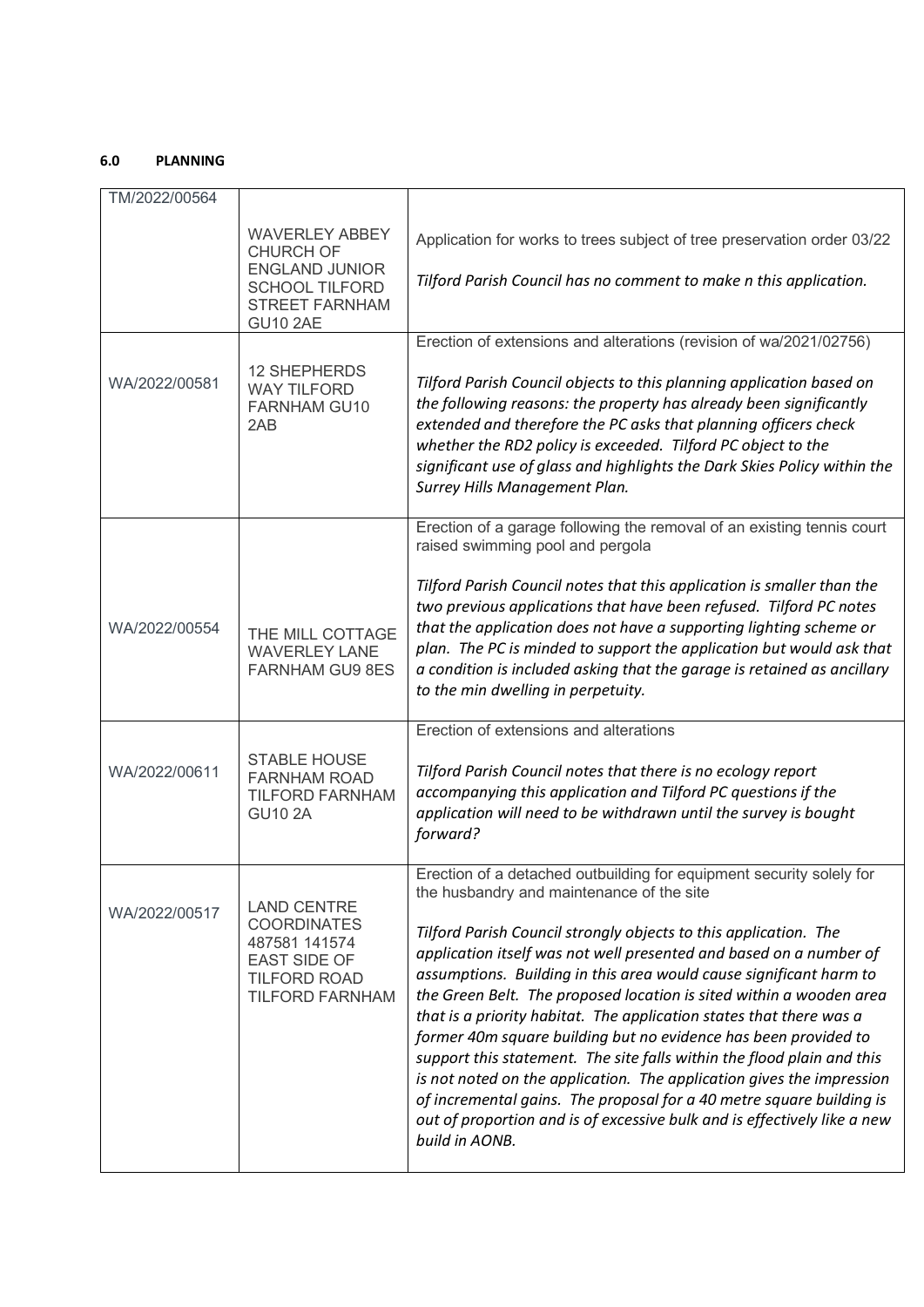| <b>BEAGLEY COTTAGE</b><br>WA/2021/02868<br>TILFORD ROAD<br><b>TILFORD</b><br>FARNHAM<br><b>GU10 2BX</b> | Listed Building consent for internal alterations to main dwelling<br>with repairs and refurbishment of detached garage (amended<br>plan and Certificate received 22/02/22).<br>Tilford Parish Council supports this application with no further<br>comments. |
|---------------------------------------------------------------------------------------------------------|--------------------------------------------------------------------------------------------------------------------------------------------------------------------------------------------------------------------------------------------------------------|
|---------------------------------------------------------------------------------------------------------|--------------------------------------------------------------------------------------------------------------------------------------------------------------------------------------------------------------------------------------------------------------|

The clerk noted that one application had not been linked to Tilford and as such had not shown up in the planning searches. The clerk to contact WBC and ask for an extension. The clerk noted that this was the third time this had happened where some applications are not linking to the ward / parish.

# **7.0 APPROVAL OF MINUTES OF THE PC MEETING HELD 3rd FEBRUARY 2022 and 9th FEBRUARY 2022**

0697 The minutes of the Parish Council meeting held on 3rd February 2022 and as well as the Extraordinary meeting held on 9th February 2022 were agreed and were signed by the Chairman. **(32/21). Minute to be removed next month.**

# **8.0 CLERKS UPDATE**

0698 There were a number of guest speakers and the order of the meeting was changed to accommodate this which meant that an update was not shared. **(03/21). Minute to be removed next month.**

## **9.0 WBC UPDATE –CLLR J. POTTS**

- 0699 Cllr J Potts councillors were available to attend and there was no update provided for this meeting. **(03/21). Minute to be removed next month.**
- 0420 Cllr Wilkinson asked whether there was any update on the lslamabad planning issue. Cllr Potts advised that both she and Cllr Adams had been working on this together and advised a planning contravention notice) PCN has been served. Cllr Wilkinson also asked whether there was an update on the light pollution area of concern. Cllrs Potts and Adams advised that Environmental Health officers had analysed the lighting last year and said in their view it wasn't harmful however that was not the opinion of some local residents. Enforcement officers will need to note the recent changes in the Surrey Hills Management Plan and review the lighting via a site visit at night time with this guidelines. Cllr Mack suggested that officers should view the area from Crooksbury Hill and The Reeds Road as both areas clearly showed the light pollution. Cllr Potts advised that enforcement have noted that some steps have been taken to reduce the impact of the lighting but that a meeting with Ward Cllrs and representatives of the PC would be advisable. Prior to the June meeting Cllr Potts circulated meeting dates for Cllr Lee and the clerk to meet with William Gibb. **(06/21).**

# **10.0 UPDATE FROM COUNTY COUNCILLOR – CLLR D. HARMER**

- 0635 Frensham Common concerns over destruction caused by trail bike riders. NT, WBC and local communities are in discussion as to how to protect the commons. SCC are currently looking to test an approach of partial restrictions and if successful this can then be applied to the bye way running from Squires Hill to Sheephatch. A resident question Cllr Harmer on this point at the December meeting and he advised that action was on-going to try and change the status of a BOAT however it was a difficult legal process. **(12/21).**
- 0700 Cllr Harmer advised that the last local committee to discuss highway matters would be held on 11.3.2022. Highways matters would now be determined by local highways officers alongside the local councillor who would be responsible for a small budget. **(03/22). Minute to be removed next month.**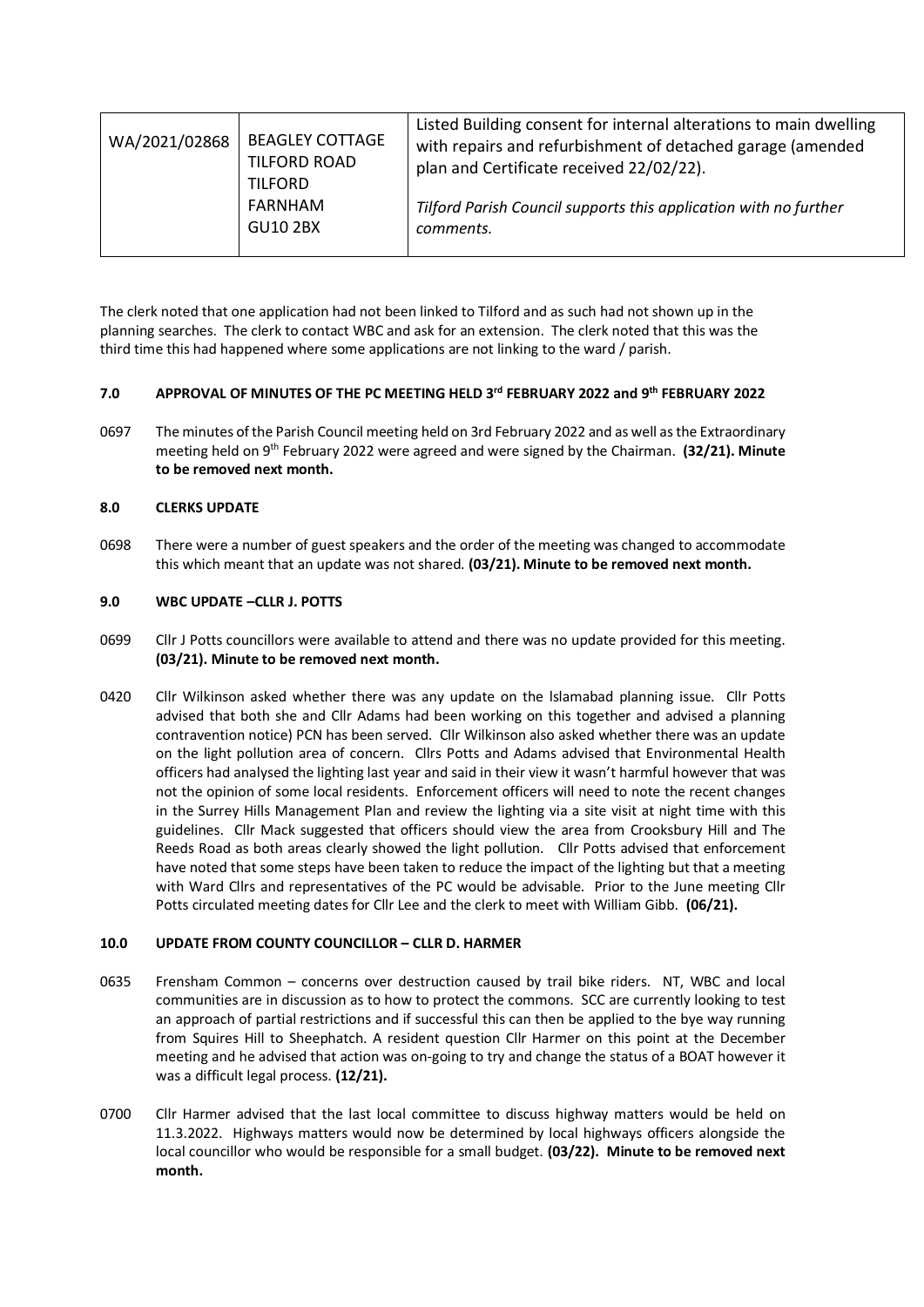0701 Cllr Harmer noted that there was a review asking what parishes are and what are their functions. WBC is inviting responses. The Clerk to follow this up. **(03/22). The clerk** 

## **11.0 REPORT FOLLOWING WAVERLEY POLICE UPDATE HELD 21st FEBRUARY 2022**

0702 Cllr Morland attended and The clerk attended in part. Due to the agenda order being amended and some items requiring lengthy discussion this agenda item was not discussed. A summary to be circulated afterwards. **(03/22). Minute to be removed next month.**

## **12.0 PROPOSAL FOR STONEHILLS FOLLOWING PUBLIC CONSULTATION**

0703 A member of the Stonehills working party presented on the results of the recent public survey. Residents in Tilford had received a flyer inviting them to comment on the survey. 90 people had responded which the working party felt was en par with electoral turn outs. Detailed analysis of the results took place. On the whole people were in favour of the cricket nets followed by either something natural or leaving the site as it is. Feedback from both the public as well as the working party centered around ensuring that the land did not become a honeypot, that parking was managed, that trees and nature should not be compromised and to consider a memorial to the Canadian Forces. Active travel would be key and bike racks could be installed in the car park as well as an info board detailing the history of the site. Councillors agreed that they were happy with the ideas but were clear that any plans must come with a clear forward plan to ensure that sheds etc were considered from the outset. Councillors questioned where the funding would come from and it was explained that for the cricket nets there might be monies from ECB, SCB and TCC plus some local fundraising. Cllr Harmer noted that this would be an excellent project for the SCC Big Fund and The clerk to share details with SW. Work outside of the cricket nets would be the responsibility of the Parish Council as well as any legal fees. Further project planning would now be completed, the clerk would seek information on legal costs and the plans would be presented at the Parish Assembly on 5th May. **(3/22).** 

# **13.0 TRANSGRESSION OF 7.5T WEIGHT LIMITS ON BOTH THE WEST AND EAST BRIDGES**

0704 Cllr Morland advised that there has been an increase in heavy lorries using the bridges and it was clear that some of the concrete has been shaved off. Recent culprits are Chambers, the Clerk to write to them accordingly. Cllr Morland / The clerk to ascertain whether the police will take any action if they are presented with photographic evidence of heavy lorries on the bridges. **(03/22) The clerk**

## **14.0 PLATINUM JUBILEE CELEBRATIONS**

0705 Cllr Lee noted that an extended bank holiday was going to be held from  $2^{nd}$  to 5<sup>th</sup> June inclusive. Ideas for a village event had been discussed at the February meeting. Further ideas were discussed at the March meeting. It was agreed that the village would hold a picnic followed by a party. The road would be closed off and there would be trestle tables along outside the front of the Barley Mow reserved for villagers. Cllr Shearn proposed that children could paint seventy tiles and that it could become a permanent mural. In the evening there would be music playing seventy songs from across seventy decades. Cllr Lee to talk to the Barley Mow about these plans. A marquee to be considered and TCC to be advised of the event. It was questioned whether there would be a service on the green on the Sunday morning. **(03/22). All Cllrs**

# **15.0 ANNUAL ASSEMBLY**

0706 The annual assembly was scheduled for  $7<sup>th</sup>$  April however it was agreed that it would be deferred to May 5<sup>th</sup> 2022. There will presentations by a selection of village societies and Cllr Lee to contact organisations. There will also be a public display on the Stonehills work to date and proposals. Drinks and nibbles to be served afterwards. Cllr Morland submitted apologies for the meeting in advance. **(03/22).**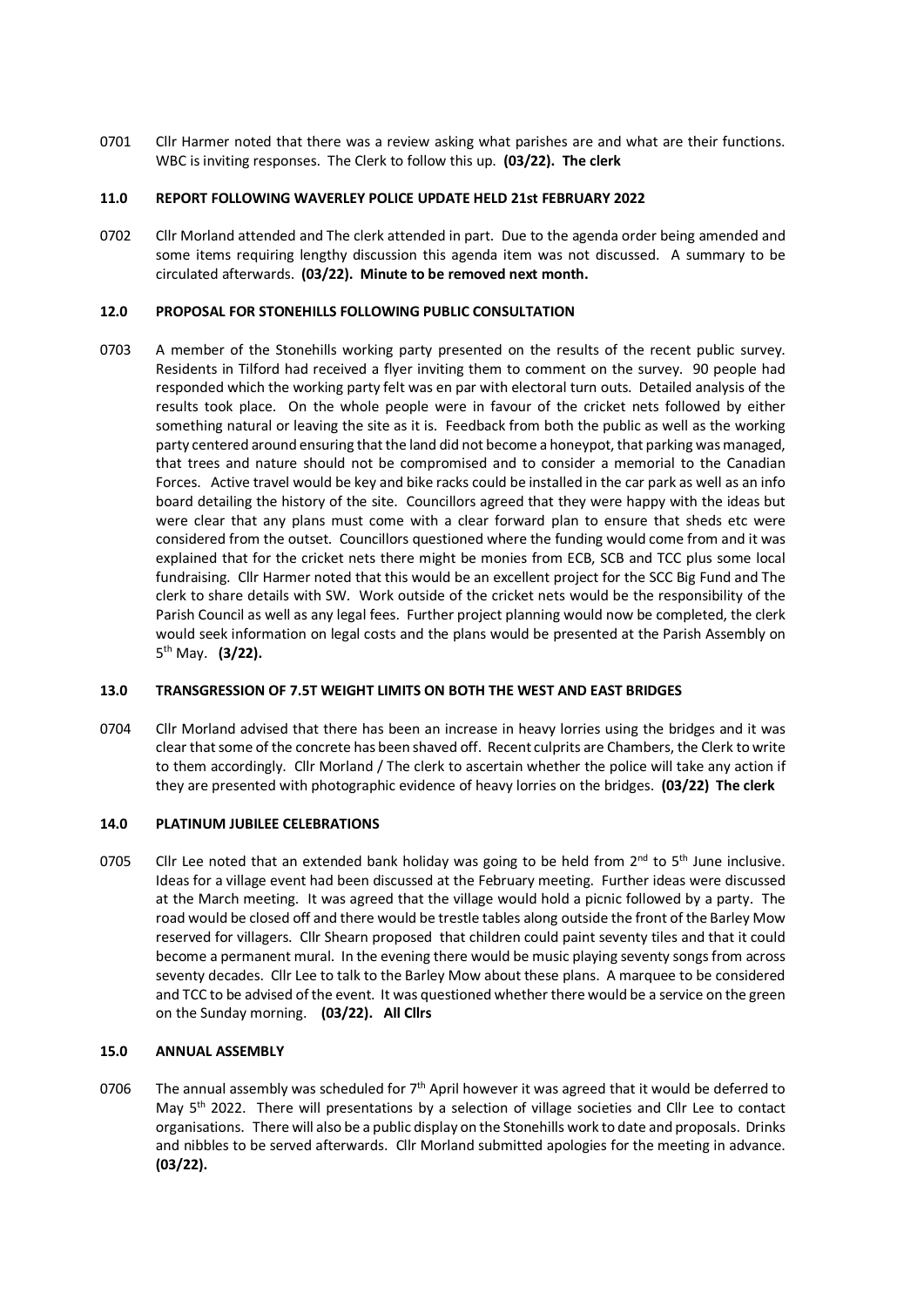#### **16.0 TRELLIS FENCING SHEPHERDS WAY**

0707 Comparative costs for the proposed trellis fencing were shared at the meeting. It was agreed that the clerk would ask the first contractor to quote for basic stock fencing along the run of the garden e.g 34m. **(03/22). The Clerk**

## **17.0 STOCKBRIDGE CAR PARK**

0708 The clerk advised that the cost for the resurfacing of the car park had increased by 7% versus the last quote and was now £15,800. Councillors noted their approval and the clerk to obtain a date for the works likely towards the end of March / April. (**03/22). The Clerk.**

## **18.0 OBJECTIVES FOR 2022-2023**

0709 Councillors were asked to bring one key objective for Tilford PC to achieve in 2022-2023. The following objectives were proposed: 1 x children's council per annum, reinforce bi-monthly litter pick, Tilford Life (Cllr Rahmen supported this and Cllr Lee to advise), website, Tilford Community Farm, mid year objective review, Village Design Statement, Sustainability & Climate change statement, Village Sign, Children's program for children in the village e.g. Star gazing etc. **(03/22). Minute to be removed next month.**

### **19.0 WARDENS 2022**

0710 Cllrs noted their support for wardens again and it was agreed that the clerk would approach the wardens who worked last years as a starting point. **(03/22). The Clerk**

#### **20.0 FINANCE**

- 0680 Bank statements had not been received prior to the meeting therefore the clerk will circulate an update on bank balances, detailed receipts and payments and bank reconciliation post the meeting and it will be noted for approval at the April meeting. **(03/21). Minute to be removed next month**
- 0711 The Cheque listing for March was circulated to councillors in advance of the meeting. 3 cheques were drafted totalling £838.01 with 1 cheques being over £500 - the clerks salary. **(03/22). Minute to be removed next month**
- 0686 Cllr Morland raised the clerk's pension. The clerk and Cllr Morland to discuss offline on 22,11,2021. **(11/21). Cllr Morland**
- 0687 The clerk noted that she had submitted (again) a bank mandate having checked it in branch and again it had been rejected. The clerk had been sent a new mandate by HSBC and would try and resubmit it. The clerk advised that the PC was no being charged for the bank account and for cheques. Councillors agreed that the clerk should look at other banking options. **(02/22). The Clerk**

#### **21.0 REPORTS & CORRESPONDENCE**

- 0712 The clerk had received a letter from a resident concerning rubbish at Stockbridge car park. Councillors again considered the cost (£6 / bin per empty). Councillors were still in agreement that adding litter bins seeks to attract more litter and that this is something that the PC did not want to promote. The clerk to respond to the resident **(03/22) Minute to be removed next month.**
- 0713 An update was received regarding the Farnborough Airport review. In brief the CAA have announced the review which commences at the end of March 2022 and will run for a year. It is believe that the scope is too limited and essentially a tick box exercise. Further pressure will be put on local MP's asking if the scope can be expanded to consider emissions, pollution and noise. **(03/22) Minute to be removed next month.**